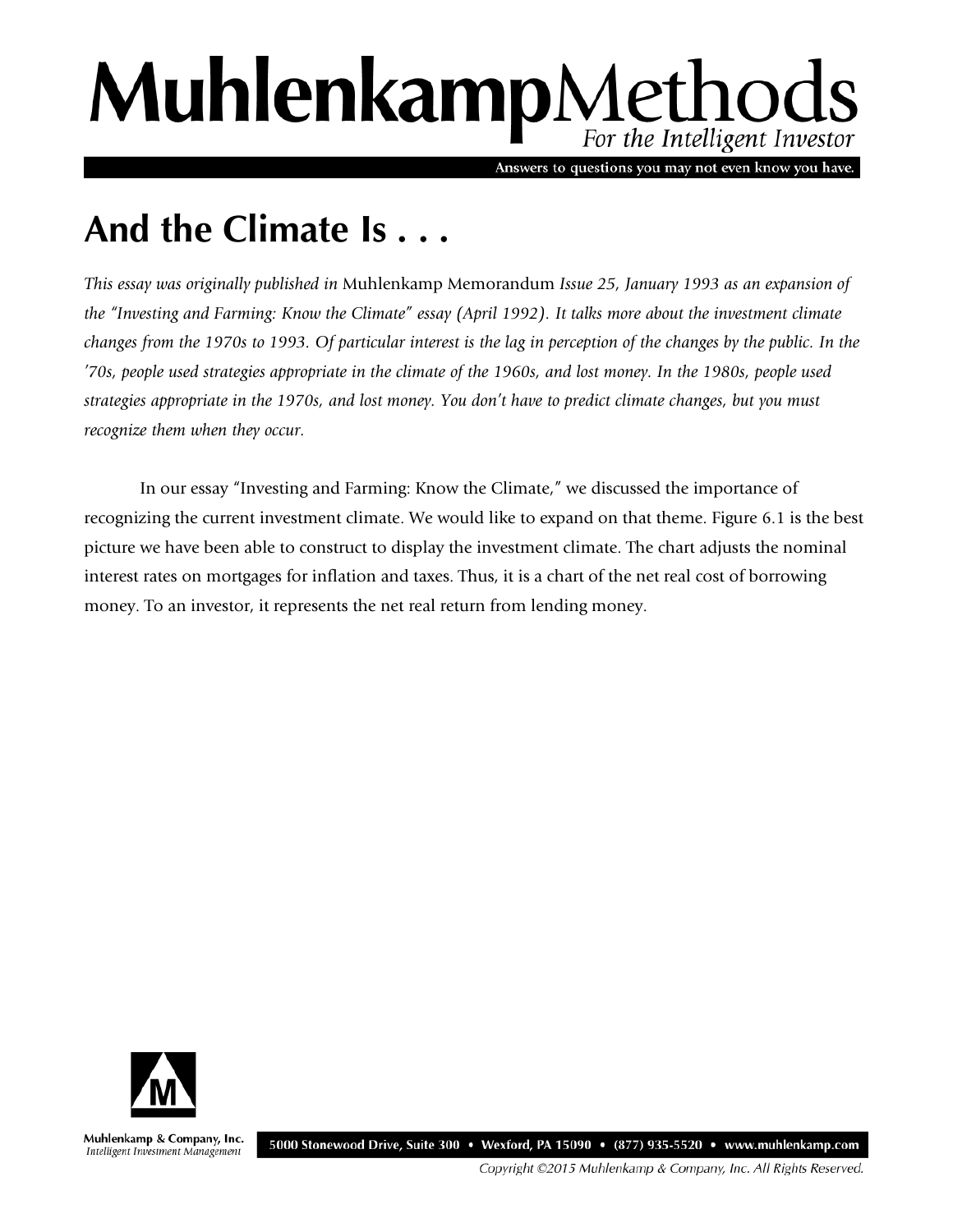

**Figure 6.1 Real After-Tax Mortgage Rate, 1952-92**

Figure 6.1 makes visible why my father, with a 4% mortgage in the 1950s, strove to pay it off early. This chart also makes visible why, in the 1970s, baby boomers made money buying ever bigger houses with ever bigger mortgages. Their net real cost of borrowing was dramatically negative. Figure 6.1 is why we've been telling clients since 1981 to pre-pay mortgages.

Alternatively, from an investor's perspective, the chart makes visible the 2%–3% real returns on bonds from 1952 to the mid-1960s. It portrays losses suffered by anyone who owned bonds in the 1970s. By 1979, anyone who owned a long bond had a loss. Many bonds sold at 50 cents on the dollar. If, during this period, you avoided the losses of long bonds by keeping your money in passbook savings, you received 5½ % (pretax) while the value of your money shrank by 10% per year due to inflation. The chart also displays the unusually good returns to bondholders in the 1980s.



Muhlenkamp & Company, Inc. Intelligent Investment Management

5000 Stonewood Drive, Suite 300 • Wexford, PA 15090 • (877) 935-5520 • www.muhlenkamp.com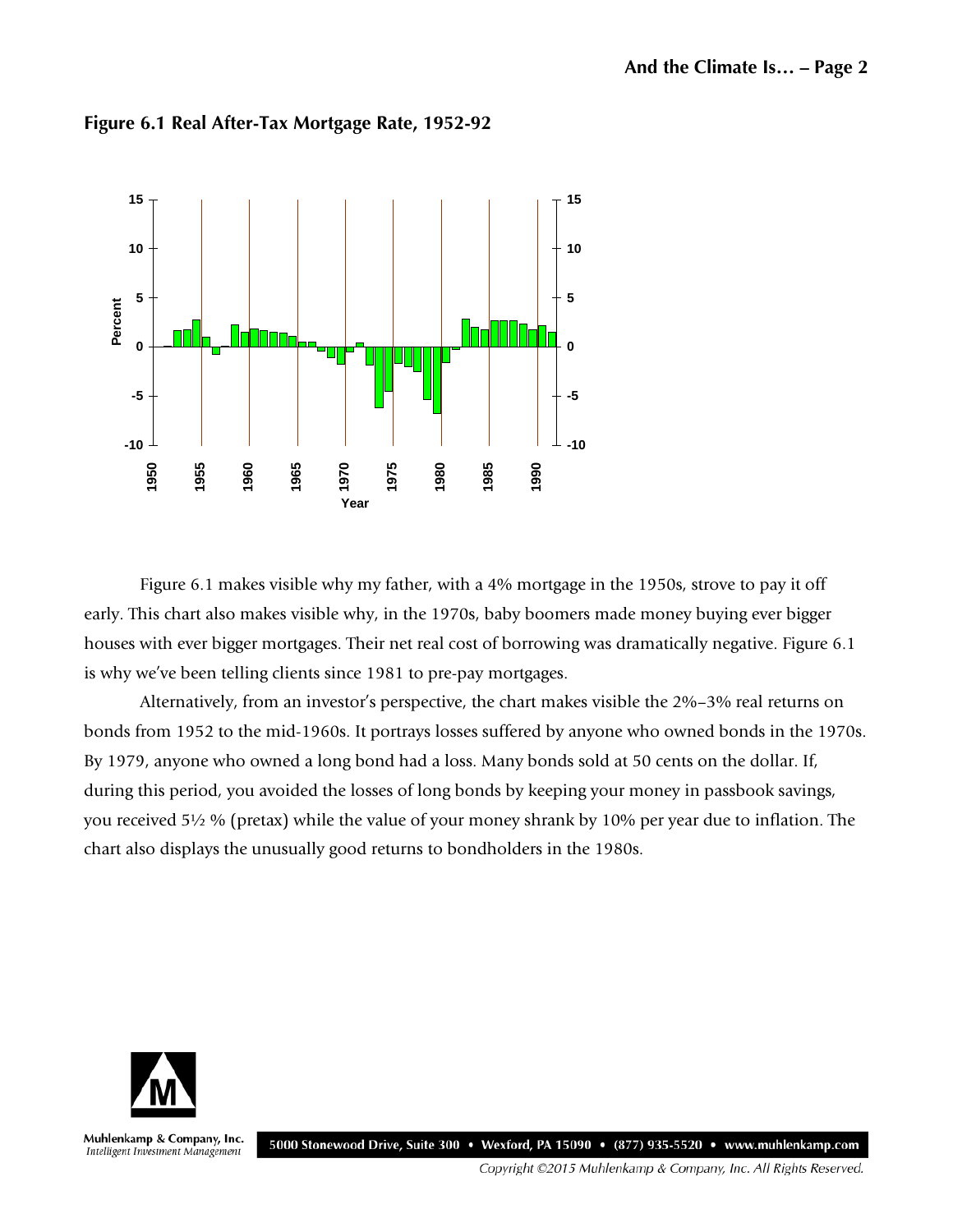In short, the chart displays a change in the investment climate in 1966 and again in 1982. Each of these changes caught much of the public and many investors by surprise. Through the 1970s, people continued to use strategies appropriate to the climate of the 1960s, until the pain of 10% inflation became unbearable. Savers kept their savings in passbook accounts yielding 5½%. Baby boomers who bought big houses (or farms) with big mortgages were warned by their fathers that they would never be able to pay them off. By the late 1970s, we all knew that we didn't want to pay off the mortgage early. And the savers, typically our parents, flocked to get the 14% rates offered by money market funds.

Meanwhile, the same pain that caused people to move their assets to 14% money market funds caused them to demand lower inflation, resulting in a new Fed chairman and a new occupant of 1600 Pennsylvania Avenue. Yet, while demanding and getting lower inflation, the public continued to follow the strategies appropriate to the 1970s. Our parents kept their money in CDs and money market funds to avoid any loss of principal, and were encouraged to do so by the experts. Baby boomers bought ever bigger houses with ever bigger mortgages, comfortable in the belief that doing so was a good investment and would make them money.

Yet, the chart illustrates the heavy net cost of 11% mortgages in a 4% inflation economy. We've been warning our readers about this cost since 1987, but the public has only taken it to heart in the past two years. We had no influence on the timing of the change, but we believe the recession, exacerbated by the Gulf War, did. Anyway, it has finally happened. The bottom line is that the mortgaged American public has reversed its actions from "trading up on the equity" to "prepaying the mortgage." Folks, this change is a 180-degree turnaround; it is a complete reversal. And since a major segment of this public has gone from 30-year mortgages to 15-year mortgages, this new trend is unlikely to be reversed anytime soon.



Muhlenkamp & Company, Inc. Intelligent Investment Management

5000 Stonewood Drive, Suite 300 · Wexford, PA 15090 · (877) 935-5520 · www.muhlenkamp.com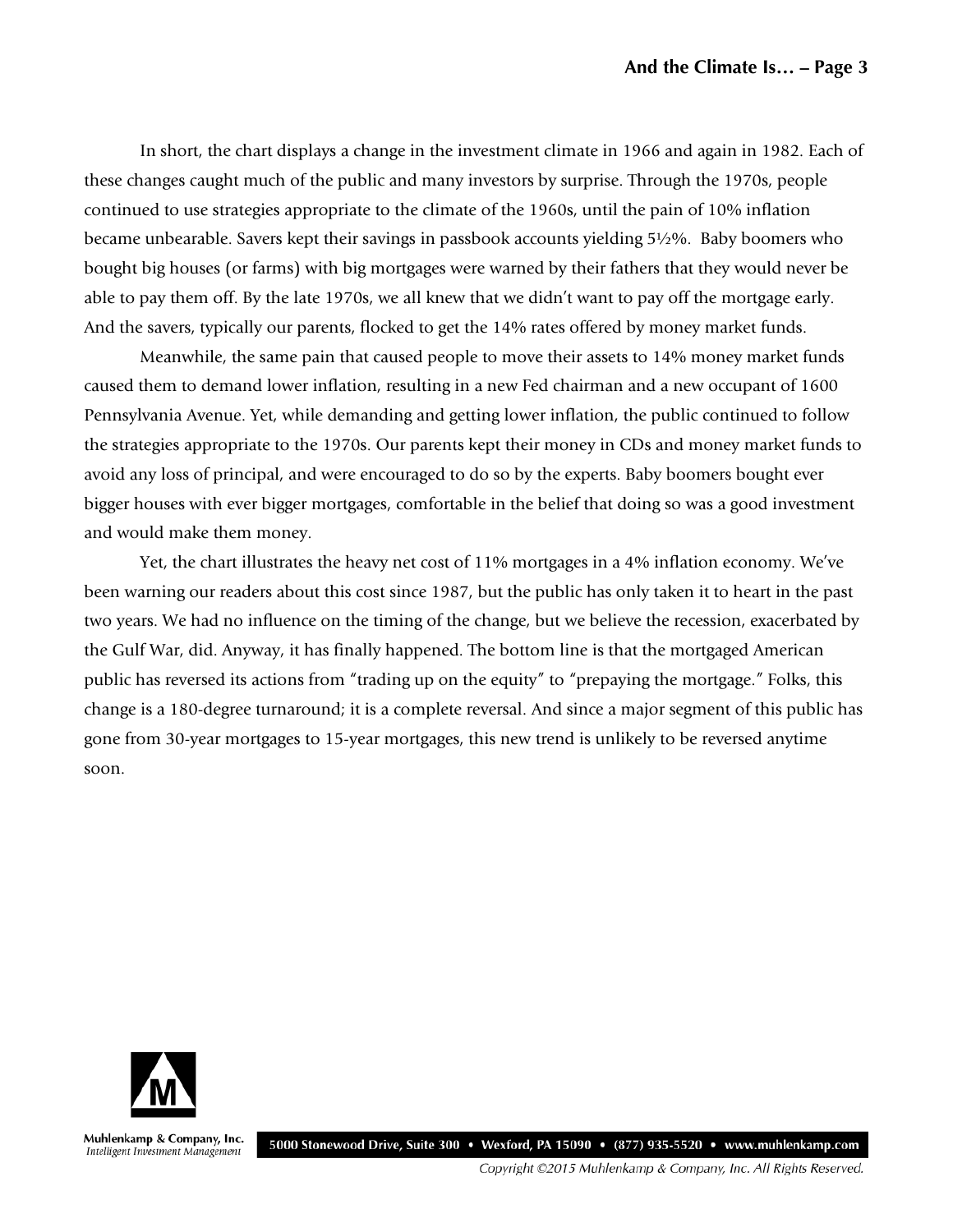Figure 6.2 is a plot of the DJIA over the same time span. We believe the climatic conditions you see in Figure 6.1 drove the prices you see in Figure 6.2, and the perception of the investing public lagged reality, just as the perceptions of the mortgaged public did. It's the same public.



**Figure 6.2 Dow Jones Industrial Average, 1952-92**

In 1934, Ben Graham co-authored the book *Security Analysis*, which is the definitive work in the field. In the 1951 edition, he said the stock market was overpriced, but (as Figure 6.2 shows) the market went up. In the 1962 edition, he upped his valuation criteria by 50% but still concluded that the market was overpriced. The market rose for another four years. By 1972, the public's confidence in the market had become so strong that a group of us working for an insurance company were nearly fired because we sold half of the stockholdings and went to cash; our criteria told us that, at that time, stocks were overpriced, but our boss did not agree. In 1973–74, reality caught up with the market and stock prices dropped.

Today, (1992), people who compare stock prices to the last decade say the market is too high. Yet our evaluation criteria, which flagged stocks as expensive in 1972, indicate that prices are now fair. After the experience of the last 10 years, we find it fascinating that there's still faith in real estate, but owning stocks is still considered risky.



Muhlenkamp & Company, Inc. 5000 Stonewood Drive, Suite 300 • Wexford, PA 15090 • (877) 935-5520 • www.muhlenkamp.com Intelligent Investment Management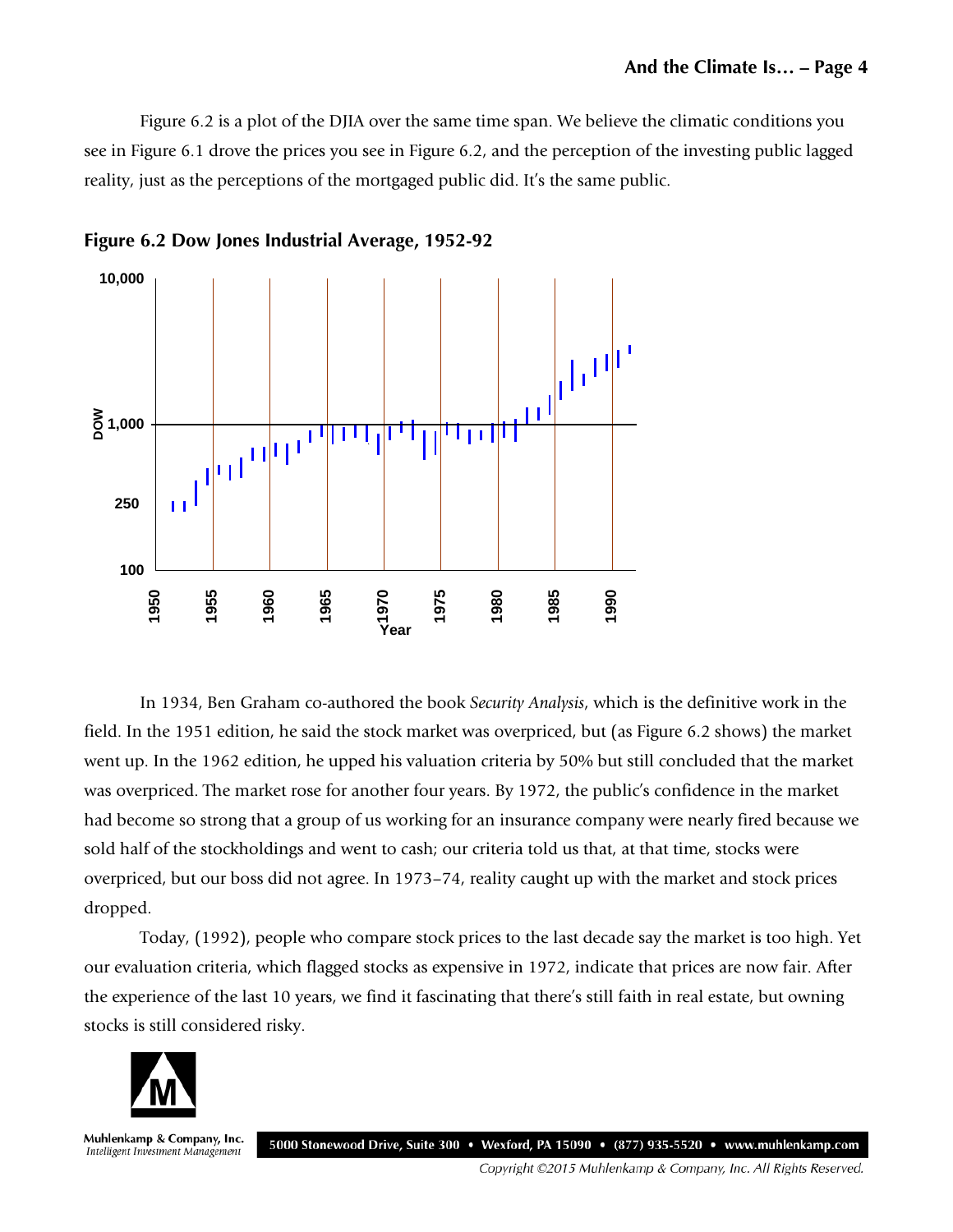#### **Weathering the Cycles**

In our weather analogy, while Figure 6.1 shows the investment climate, the seasons correspond to cyclicality in the economy and the markets. Since WWII these seasons have been determined by cyclical patterns in monetary and fiscal policy emanating from Washington, D.C.

In the 1970s, people talked about a four-year cycle in the stock market. Such a cycle is visible in Figure 6.2 from 1954 to 1982. I believe the cycle was determined politically. After being elected, each president from Eisenhower through Ford (with implicit help from the Fed) squeezed the economy to contain inflation and then goosed it to get reelected. Jimmy Carter didn't read the script: he goosed it early. Inflation ran up, and he lacked maneuvering room in his final two years. Responding to popular demand, Reagan and the Fed squeezed the economy to lower inflation but did not goose it later, giving us a good economic decade. My advice to Bill Clinton would be to talk about stimulus but to save any action for 1995–96. We're already set up for good economic numbers for the next couple years. (No, he hasn't asked.)

Finally, just to complete our picture of investment markets and the analogy to weather, daily stock price fluctuations correspond to daily rainfall. Whether stocks run up or down 30 points today is no more important than whether or not we get a half an inch of rain. Today, such fluctuations correspond to human moods and to the passage of weather fronts across the landscape. Such movements give people in the media/entertainment business (and pilots of small planes) something to talk about, but have very little importance.

#### **2005 Update**

We continue to find our weather analogies useful in describing the economy and the stock market.

The long-term picture, the investment climate, remains positive as inflation continues at about 2% and the economy continues to grow on a secular basis. Within that climate, the investment seasons continue. Although the economy is now expanding after recovering from only the second recession since 1982, the market has witnessed corrections in 1987, 1990, 1994, 1998, and 2002. So the markets have approximated a four-year cycle even though the economy hasn't. But the most recent years have had some added twists.

In our weather analogy, we sometimes witness daily weather patterns that seem to defy the season. Sometimes the anomaly is temperature; sometimes it's rainfall. We've recently witnessed years



Muhlenkamp & Company, Inc. 5000 Stonewood Drive, Suite 300 • Wexford, PA 15090 • (877) 935-5520 • www.muhlenkamp.com Intelligent Investment Management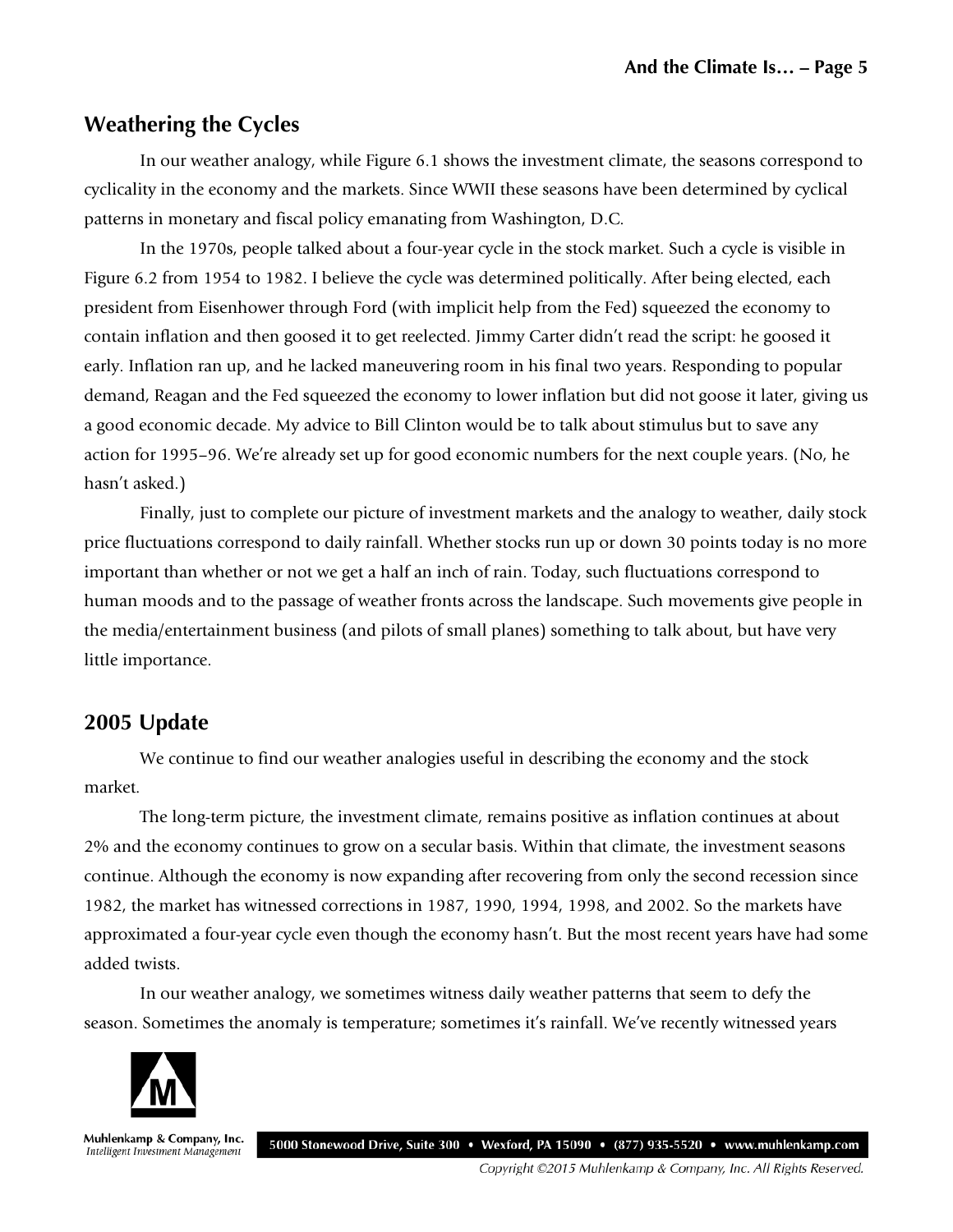when the November-December temperatures were "unseasonably warm." In 2002 we talked about a drought in western Pennsylvania, but it was less a drought than a shift in the timing of the rainfall—more than normal rain in April and May, followed by almost none in June and July. The point is that we can have unusual daily weather without negating the normal seasons or the underlying climate. Similarly, in investing, the psychology (hopes and fears) of the investing public can result in security prices seemingly at odds with the values determined by the investment climate and the business cycle.

In 1999, the Fed raised interest rates to slow the economy. Similar action in the past resulted in declining stock prices. In fact, in 1999 on the New York Stock Exchange, the number of declining stocks exceeded the number of rising stocks. But a group of stocks, including Internet and technology stocks, caught the fancy of a group of investors and set dramatic new highs. For a period of about 18 months, psychology overwhelmed fundamentals for their select group, allowing prices to rise longer and much further than normally expected. Prices of some securities reached absurd levels based purely on hope. Those prices had to come back down to reflect reality. While doing so, investor psychology was pummeled by a litany of fears that sometimes seemed overwhelming, from the terrorist attacks of September 11, 2001, to fears of war in Iraq, to domestic snipers, to crop failure, and so on.

By July 2002, these fears coalesced to the point where many investors "just wanted out" regardless of price. This psychological reaction was repeated with less intensity (albeit at lower prices) in September-October. We believe that the headlined prices of 1999 and 2002 were driven by the psychological hopes and fears of some investors. We don't believe that these hopes and fears have a major lasting effect on the underlying strength of the American economy, which has since recovered from a normal cyclical recession.



Muhlenkamp & Company, Inc. Intelligent Investment Management

5000 Stonewood Drive, Suite 300 · Wexford, PA 15090 · (877) 935-5520 · www.muhlenkamp.com